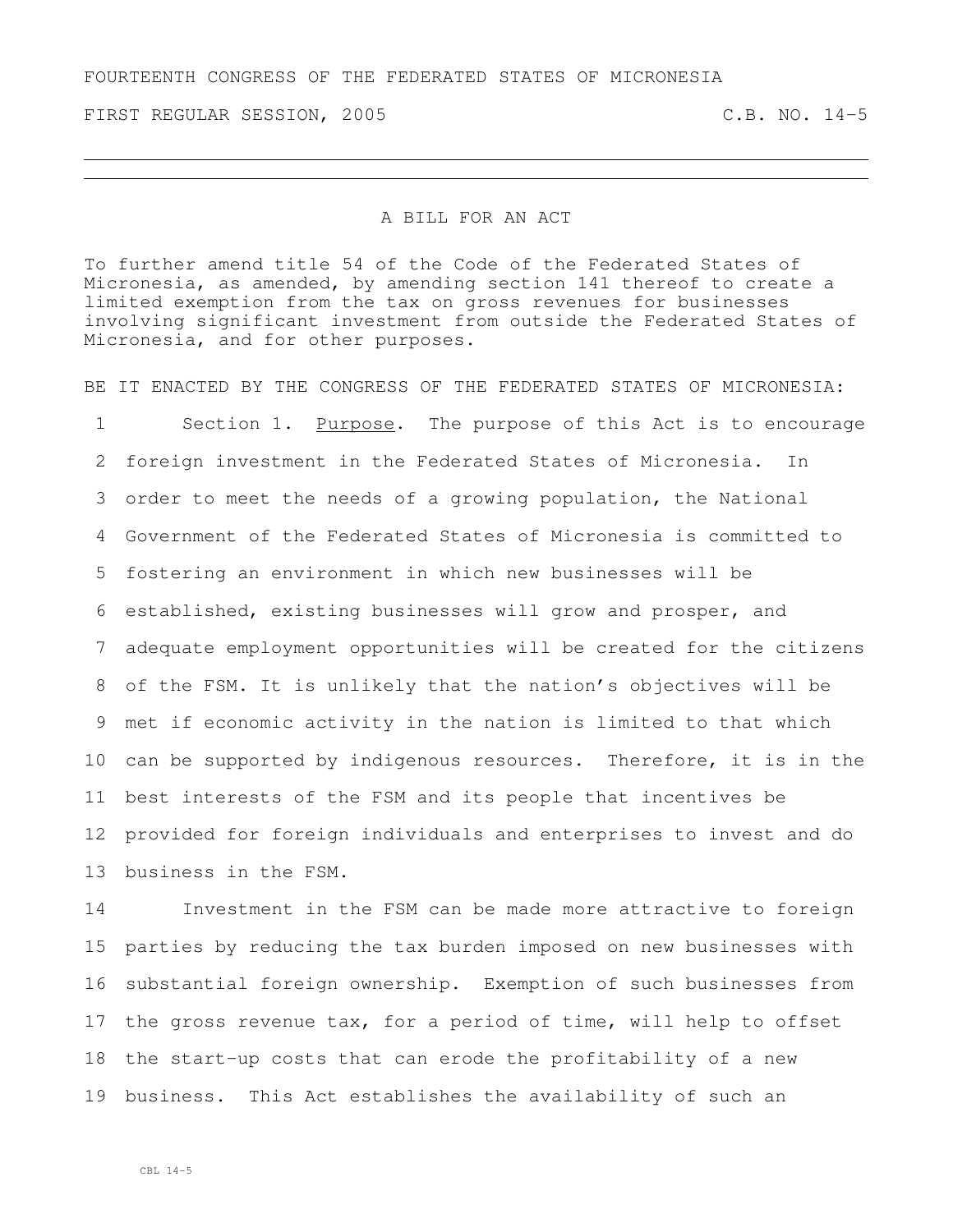C.B. NO. 14-5

 exemption for qualifying businesses. It is the intention that this exemption will be granted only to businesses that both bring to the FSM substantial new foreign investment and have a significant potential for contributing to growth of the nation's economy. It is not the intention of this Act to provide foreign businesses with a competitive advantage over locally-owned enterprises. The Act should be applied with due consideration for the interests of local businesses and for the pubic interest in the viability of such businesses.

 Section 2. Section 141 of title 54 of the Code of the Federated States of Micronesia, as amended, is hereby further amended to read as follows:

13 "Section 141. Tax on gross revenues; Exemption.

 (1) There shall be assessed, levied, collected, and paid a tax of \$80 per year upon that portion of the amount of gross revenues earned by every business subject to the provisions of this chapter which does not exceed \$10,000 per year.

 (2) There shall be assessed, levied, collected, and paid a tax of three percent per year upon that portion of the amount of gross revenues earned by every business subject to the provisions of this chapter which is in excess of \$10,000 per year.

 (3) Businesses which earn gross revenues of not more than \$2,000 per year are exempt from taxation under this section. The deduction shall be claimed by the business

of 5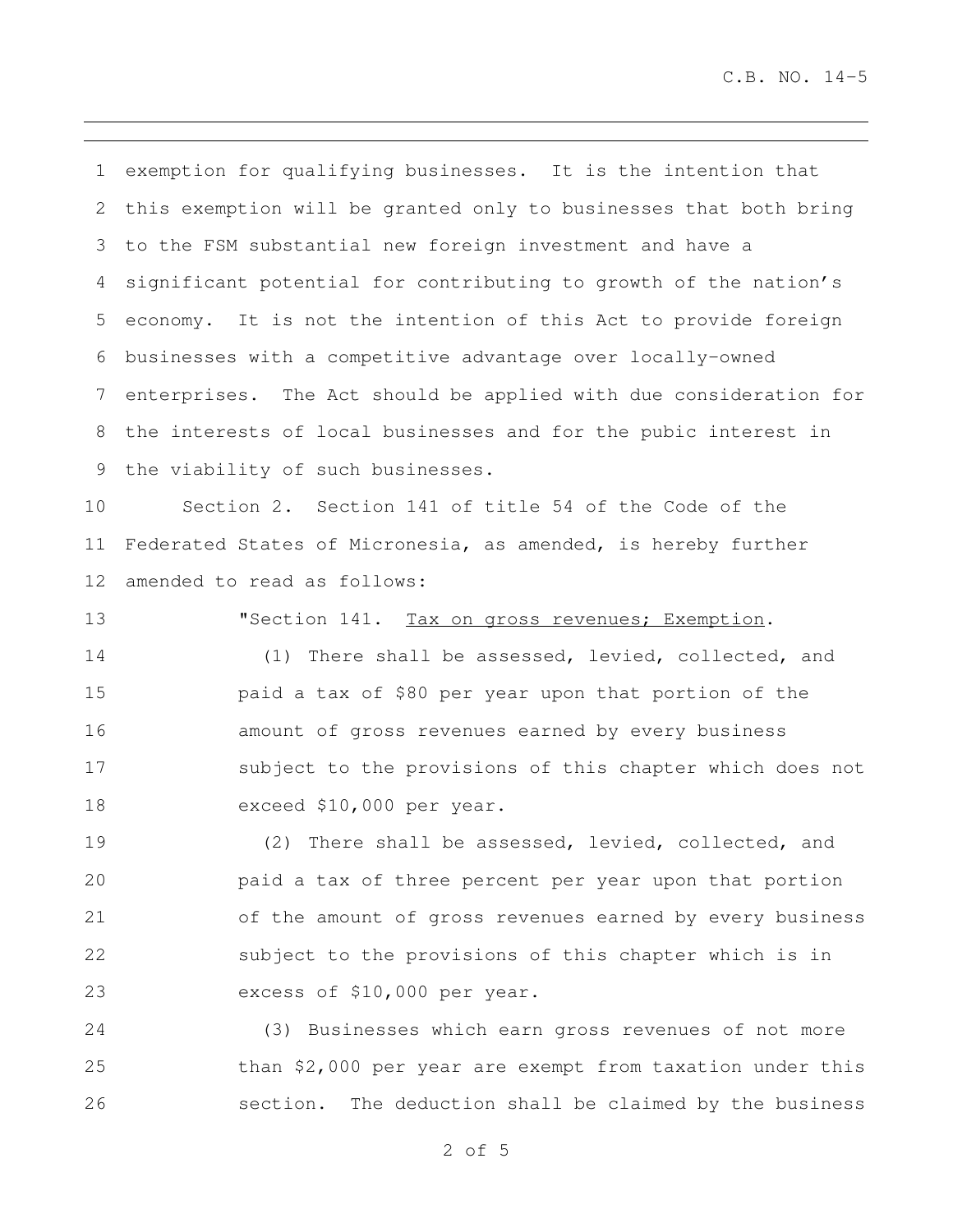by filing for a refund under the provisions of sections 122 and 123 of this chapter. (4) There is hereby established an exemption from the gross revenues tax for eligible businesses involving significant foreign investment. No business shall be eligible for an exemption under this subsection, except during its first five years of doing business in the Federated States of Micronesia. No business shall be eligible for an exemption under this subsection unless persons or enterprises having residences and principal places of business outside the Federated States of 12 Micronesia own a 30 percent or greater ownership interest and have contributed 30 percent or more of the capital used in the business. The President or his designee shall have the authority to negotiate with potentially-eligible businesses and enter into exemption agreements consistent with the requirements of this subsection, which agreements shall be subject to the approval of Congress by resolution. The exemption provided for in the agreement may be for the full amount of the tax that would otherwise be imposed or for a part thereof, and may be for five years or for a lesser period. The exemption agreement may provide that the exemption is wholly or partially subject to the business' meeting conditions specified in the agreement. In determining whether to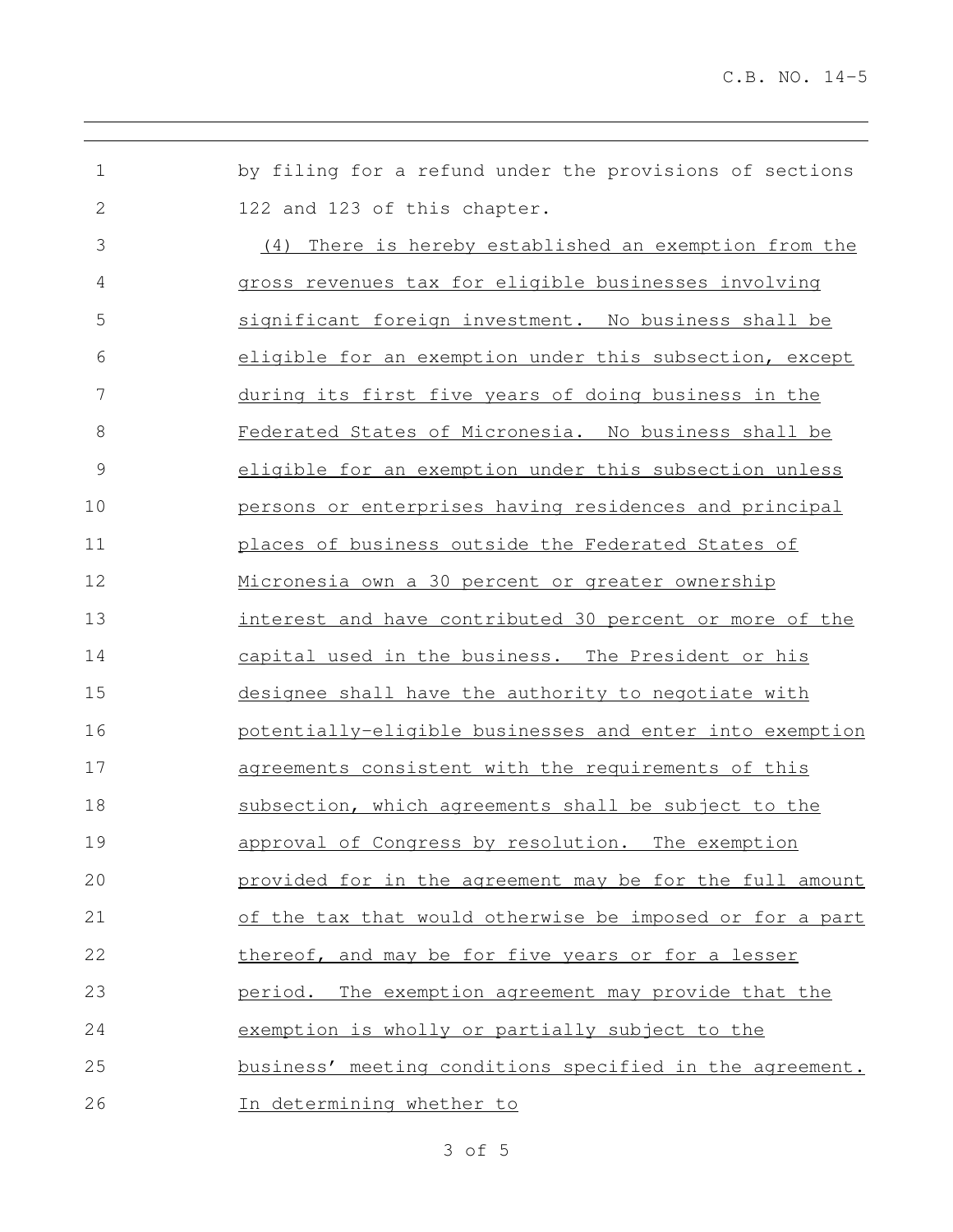| 1             | enter into an exemption agreement with a business and in |
|---------------|----------------------------------------------------------|
| $\mathbf{2}$  | determining the extent and duration of any such          |
| 3             | exemption, the President or his designee shall take into |
| 4             | consideration the following factors:                     |
| 5             | (i) the nature and extent of foreign                     |
| 6             | ownership and investment in the business;                |
| 7             | (ii) the number of citizens of the                       |
| $\,8\,$       | Federated States of Micronesia that will be employed by  |
| $\mathcal{G}$ | the business;                                            |
| 10            | (iii) the amount of revenue the business is              |
| 11            | likely to generate from sources outside the Federated    |
| 12            | States of Micronesia;                                    |
| 13            | (iv) the potential contribution of the                   |
| 14            | business to the growth of the nation's economy;          |
| 15            | (v) whether the granting of a tax                        |
| 16            | exemption to the business would give it an advantage     |
| 17            | over other companies with which it would compete in the  |
| 18            | Federated States of Micronesia; and                      |
| 19            | (i) such other factors as may effect the public          |
| 20            | interest.                                                |
| 21            | $[44)$ (5) For the purpose of section 805 of this title, |
| 22            | every business that operates in more than one State of   |
| 23            | the Federated States of Micronesia shall file a separate |
| 24            | tax return for revenue collected in each State."         |
| 25            |                                                          |